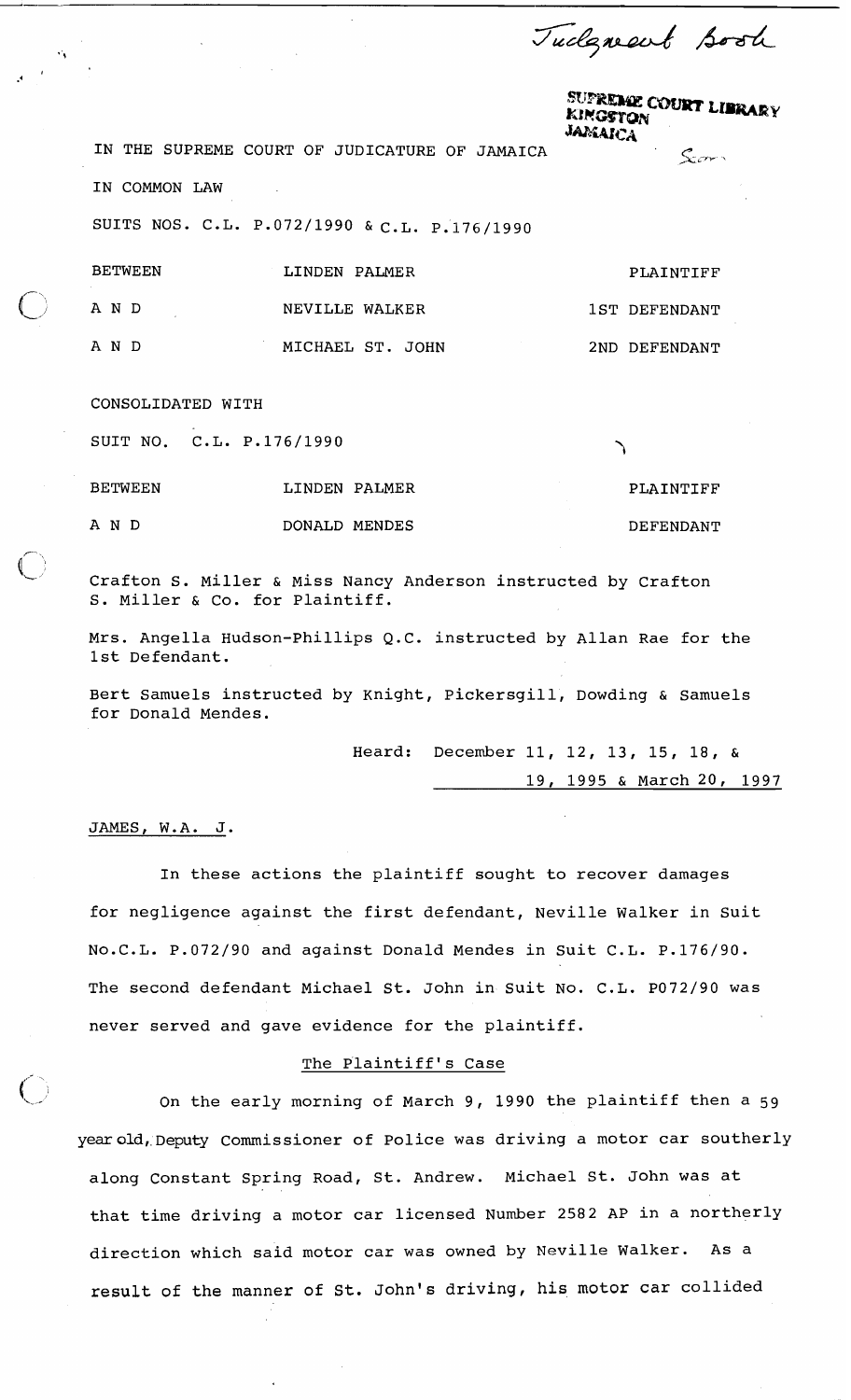with the plaintiff's motor car.

 $-2 -$ 

The plaintiff suffered the following injuries: Hyporalaemic shock, a 8cm laceration running from the medical aspect of the left eye to cheek, a 4cm laceration over right upper eye lid, a 3cm laceration across right eye, bilateral corneo-scleral lacerations, split septum of the nose, a dislocated left hip with fracture of acetabular. Comminuted fracture of the proximal third of the left femur. There was also a fracture of the orbit. In addition to the above, the plaintiff is permanently blind in both eyes as a result of the accident and has lost both eye balls. The parties consented to the medical reports of Dr. Warren Blake dated April 18, 1991, Dr. D. Calder dated March 29, 1990, Carolyn Donaldson, physiotherapist dated November, 1990 and G.M. Burgess dated June  $4$ , 1990 to be admitted in evidence as Exhibits 1 to  $4$ . The plaintiff was admitted to Kingston Public Hospitalon March 9, 1990 and remained there until June 20, 1990. After his discharge from hospital he visited the Orthopaedic clinic for further treatment of his fractures and this continued up to October, 1990. Physiotherapy commenced in June 1990 and was discontinued in November, 1990. **<sup>4</sup>**

It goes without saying that the plaintiff has suffered greatly and especially as a result of the loss of the sight and loss of both eye balls. When he was discharged from hospital he could not walk. He was aided by a wheel chair, a walker and crutches respectively.

The plaintiff testified that he was an ardent dominoe player and a great cricket fan. He can no longer play or watch those games. Neither can he dance, swim nor drive a motor vehicle.

At the time of the accident the plaintiff was pursuing a part-time course in Management & Economics at the U.W.I.

 $\overline{\phantom{a}}$ 

His attempt to learn braille was unsuccessful as he testified that his powers of concentration were so affected that he discontinued that course.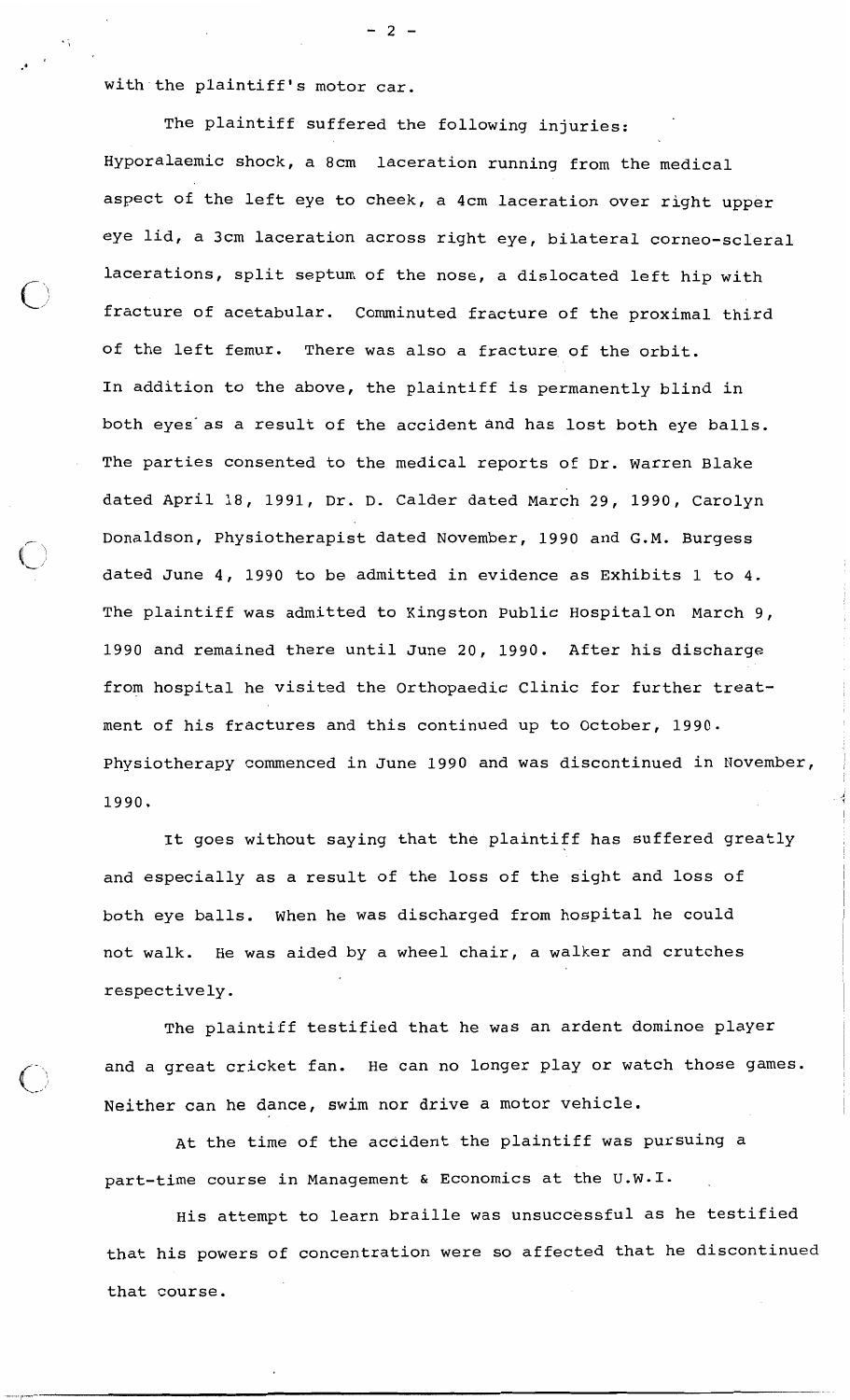The accident accelerated the plaintiff's retirement from the Jamaica Constabulary Force as he was due to retire in October of 1990. His salary was \$151,000 p.a. and with allowances increased that amount to over \$200,000 p.a. His pension and disability allowance is \$11,000 p.a.

Michael St. John, it will be remembered was named as the 2nd defendant in Suit C.L. P.072/1990 and it has already been stated that he was not served for the purpose of this action but gave evidence on behalf of the plaintiff.

He testified that he worked at the Centre Pole Club prior to the 9th March, 1990 with Fabian Mendes a brother of the defendant Donald Mendes. After the death of Fabian Mendes, St. John continued to work at the Club but this time with the defendant Donald Mendes.

 $\overline{\phantom{a}}$ 

St. John testified that Donald Mendes had before March 9, 1990 requested him to drive motor car licensed #2582 AP and owned by the 1st defendant. He said that Donald Mendes lent the said motor car to one Lee a friend of Mendes on the night of the 8th March, 1990. He accompanied Lee in the motor car. They went to look for one Yvette Clarke who is Lee's girlfriend. Yvette was not seen so they returned to near Centre Pole Club, stopping a short distance from its gate.

At this point Lee gave the motor car to St. John to drive on to the club premises. St. John did. He testified that inside premises of club, he saw Donald Mendes and Yvette Clarke standing and talking. St. John stopped where they were. Yvette told Donald Mendes that she would like to go home. St. John told Donald Mendes that he knew where Yvette lived. Having so assured him, Mendes told St. John to take Yvette home. It was on his way back to the club that this accident occurred. St. John admitted that the collision took place on the right hand side of the road and further that the plaintiff's car was on its correct side of road.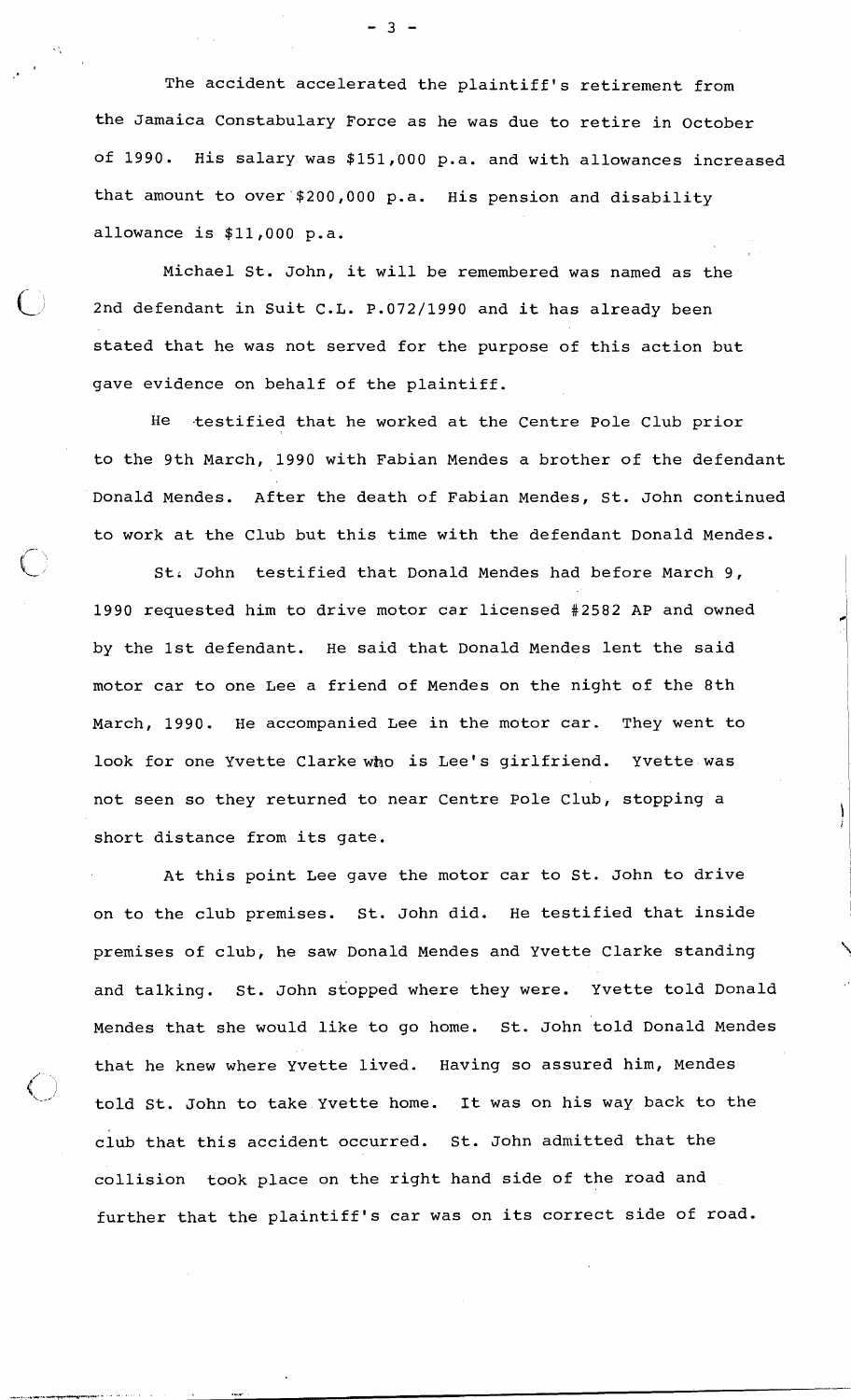He admitted being charged with certain Road Traffic offences to which he pleaded guilty. He was not the holder of a licence to drive motor cars and this was told to Donald Mendes sometime before the accident.

Yvette Clarke gave evidence which if believed would corroborate St. John's that Donald Mendes authorised him to drive the motor car to take her home.

# Neville Walker's evidence

He admitted being the owner of a Toyota Carina motor car registered 2582 AP. He testified that he loaned the said motor car to Donald Mendes for the purposes of attending his brother Fabian's funeral in February 1990. Donald Mendes kept the car until March, 1990. Walker asked him to return car but Mendes requested a few more days. It was during that time that the accident occurred.

Mr. Walker said in evidence that he told Mendes that he should not allow anyone else to drive the motor car.

#### Donald Mendes' evidence

He disagreed with Walker's evidence on the issues of the purpose for which he borrowed the car and the time at which the motor car was loaned. He agreed that Walker told him that he should not lend the motor car to anyone. Mendes denied allowing St. John to drive the motor car at any time and in particular on the morning of 9th March 1990 he had no discussion with Yvette Clarke and St. John about St. John taking Yvette home. In his examinationin-chief, Mendes testified that he did not know Yvette Clarke. However, when he was cross-examined he recalled going to Yvette's house with Lee but that was after accident.

Mendes testified that he had parked the motor car around the back of club premises with the ignition key being in the ignition. He noticed that the motor car was missing after 2:00 a.m. March 9, 1990. He left a strong message for St. John to take the motor car to Patrick City where he was staying.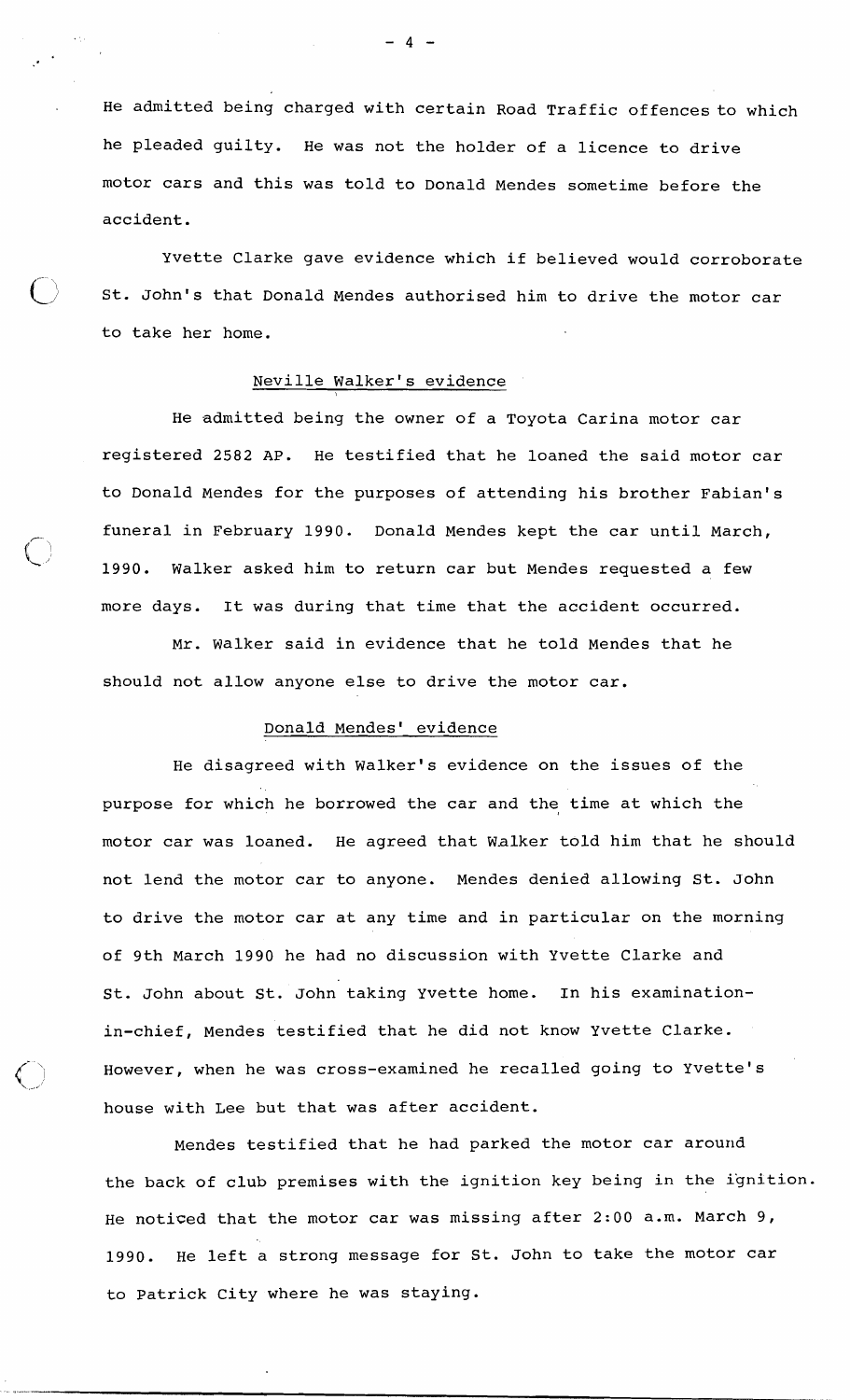Although in Mendes' evidence he testified that St. John did not work at the club, the witness Corporal Paul Robinson gave evidence that in Mendes' statement to him he said that St. John worked for him at the club.

# Findings of Fact

On the evidence accepted, I find that there is none to establish either that Michael St. John was a servant or agent of the 1st defendant Neville Walker. See Morgan v. Launchbury & others [1972] 2 ALL E.R. 606 H.L. I further hold that Mendes breached a condition on which Walker loaned him the motor car, i.e. that no one else should drive the motor car. I find that Walker loaned the motor car to Donold Mendes solely for the purpose of attending the funeral.

The real issue to be determined is whether Michael St. John **<sup>I</sup>** was driving as Donald Mendes' servant or that at the material time he was acting as his agent. The third situation is whether Michael St. John was on a frolic of his own.

In determining the several questions, I remind myself that St. John's evidence should be viewed with caution. After careful examination of the evidence I find that Donald Mendes' evidence is unrealiable on the material particulars. I find that Michael worked for Donald Mendes. I further find that Donald Mendes knew of and authorised St. John to drive the motor car to take Miss Clarke home. I reject Donald Mendes' evidence that he had left the ignition key in the parked car at the back of premises. I find that a conversation took place on the'premises of club between Donald Mendes, St. John and Miss Clarke. I accept the evidence of Yvette Clarke as being reliable. I find as a fact that Mendes had before St. John drove onto the premises had asked Miss Clarke for a few minutes to take care of something. It seems clear that Mendes had been asked by Miss Clarke to take her home.

 $\left( \frac{1}{2} \right)$ 

It is clear that St. John drove the motor car negligently. On the evidence I find that Donald Mendes is vicariously liable for the acts of St. John. I further find that Neville Walker is not liable.

 $-5 -$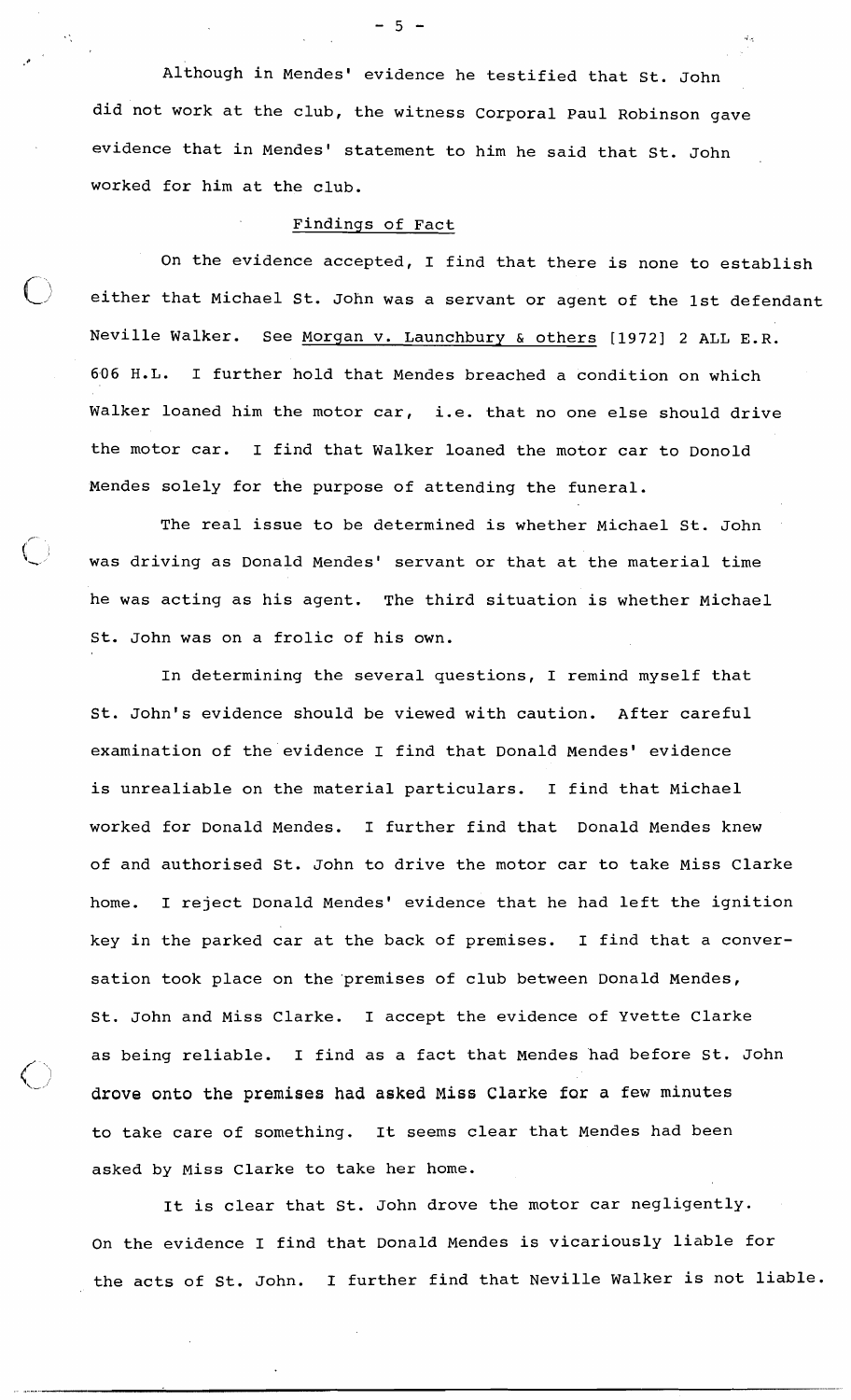# Assessment of Damages

The injuries suffered by the plaintiff are such that no case within this or similar jurisdiction has been found to assist in assessing the damages to which plaintiff is entitled. Mr. Miller cited the case of sigh v. Sherwood & others p.54057 D2-16, Kemp & Kemp Quantum of Damages Volume 2. In that case the plaintiff was a man aged 36 at the date of the accident. He suffered injuries to both eyes resulting in permanent, total blindness. An award of b55,000 was made for general damages. This is an award made in England in December 1981.

In winston Barr vs. Bryad Engineering Co. Ltd. & others S.C. C.A. Nos. 45 & 48/85 (unreported) : Wright, J.A. said: -

 $\mathcal{L}^{\text{max}}$ 

"But I think that where justice demands, as I think it demands in this case, where the required guide cannot be found in awards in the same jurisdiction or in a neighbouring locality then recource should be made to such source es will aid the Court in coming to a just and fair conclusion. Hence the justification for employing as a guide the figure used by the trial judge in the instant case".

In that case the trial judge relied on the assessment of damages in English cases. This case may be appropriately classified as unique.

In addition to the total loss of sight the plaintiff also lost his eyeballs. He suffered several lacerations and fractures which have left other permanent disability. Dr. Warren Blake in his medical report dated April 18, 1991 summarised the effect of the injuries of the plaintiff as follows:

> "In view of the fact that he is permanently blind in both eyes and that this equates 100% permanent disability, a further rating from Orthopaedic injuries is superfluos as the maximum permanent disability that can be obtained is (1008) one hundred percent".

 $-6 -$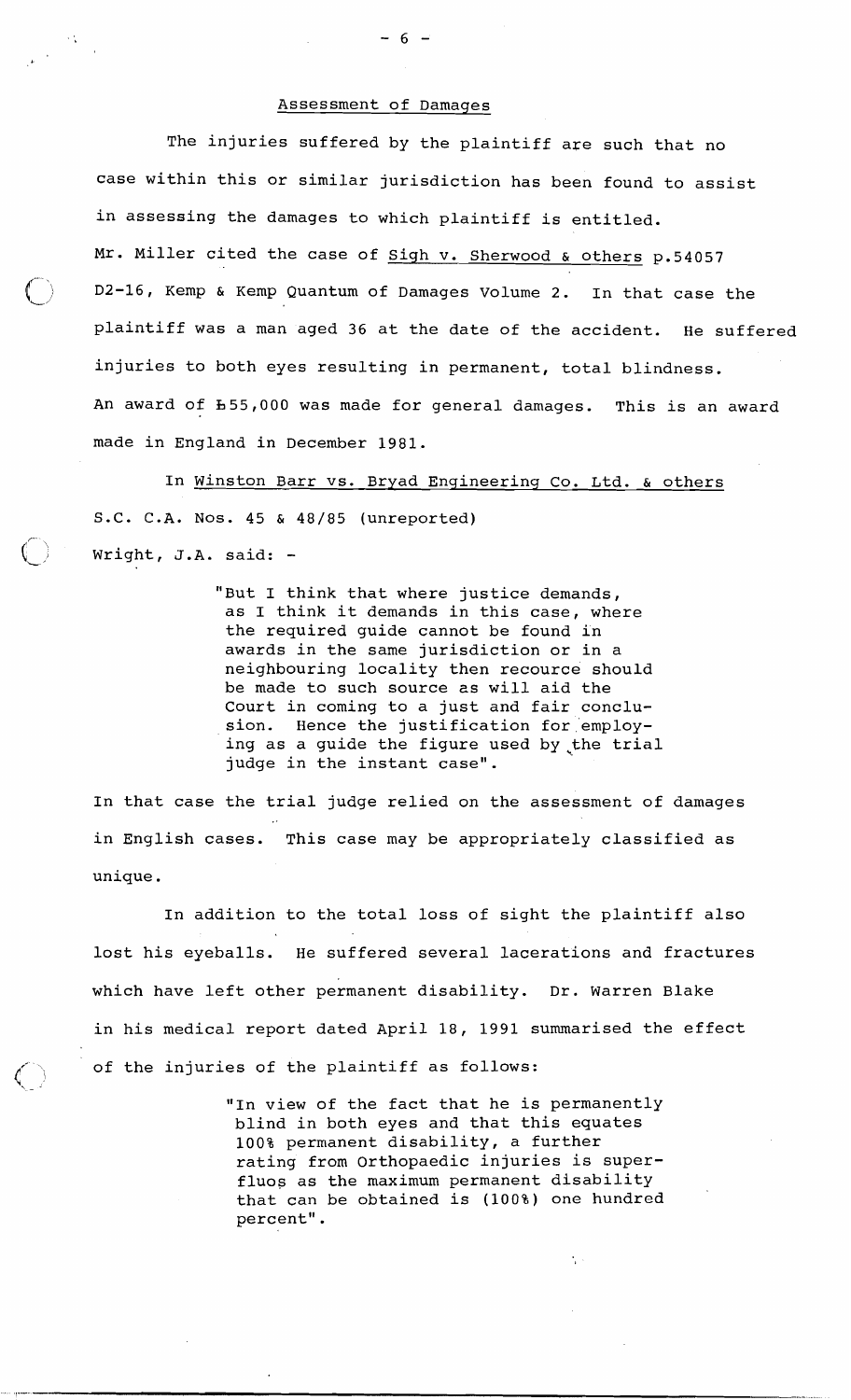Having regard to the nature of the injuries by the plaintiff, the dearth of Jamaican cases I am of the opinion that following the decision in <u>Winston Barr v. Bryad Engineering Company Limited & others</u> supra. The formula enunciated therein may be applied to English cases.

Now applying this formula to the singh v. Sherwood case supra. The computation reads: 1981 award b55,OOO C.P.I. 41.8 J.A.

1995 C.P.I. 810.30 " The award in 1995 would be  $\qquad 51,066,148.00$ less 30% 319,855.00 The b746,329 converted in December 1995

at the rate of  $E_1 = J$57.48$ 

**,r'-**   $\bigcup$ 

 $\setminus$  .

 $\cdot$ 

\$42,898,990.00

less 1/5 representing the immediacy of payment \$8,579,798.00

\$34,319,192.00

Mr. Miller also cited Goherty v. Durham Country Council, Kemp & Kemp, Vo1.2 at p.54056-7 D 2-015. In that case the plaintiff suffered bilateral retinal detachment. Total and permanent blindness.

In 1978 the award of b35,OOO for Pain and suffering and loss of amenities was upheld by the Court of Appeal. That sum when converted to the 1995 value in Jamaican dollars comes out at \$21,262,976. He also cited Miller v. Tram Berth, Kemp & Kemp, Vo1.2 at  $p.54055 - 54056 - D2-014$ . November 1982. This plaintiff suffered total irreversible blindness. Loss of smell. Impairment of taste. Multiple injuries. The award for general damages for pain and suffering and loss of amenities was assessed at h67,500. This award when converted to the Jamaican dollar value on the basis of the Winston Barr formula is \$39,563,452.

The other case cited was Goodliffe v. Snyder & Harding, Kemp & Kemp, Vo1.2 at p.54054-55, D2-012 March, 1972. The plaintiff suffered bilateral bruising of both eyes. Blockage of blood supply

 $7 -$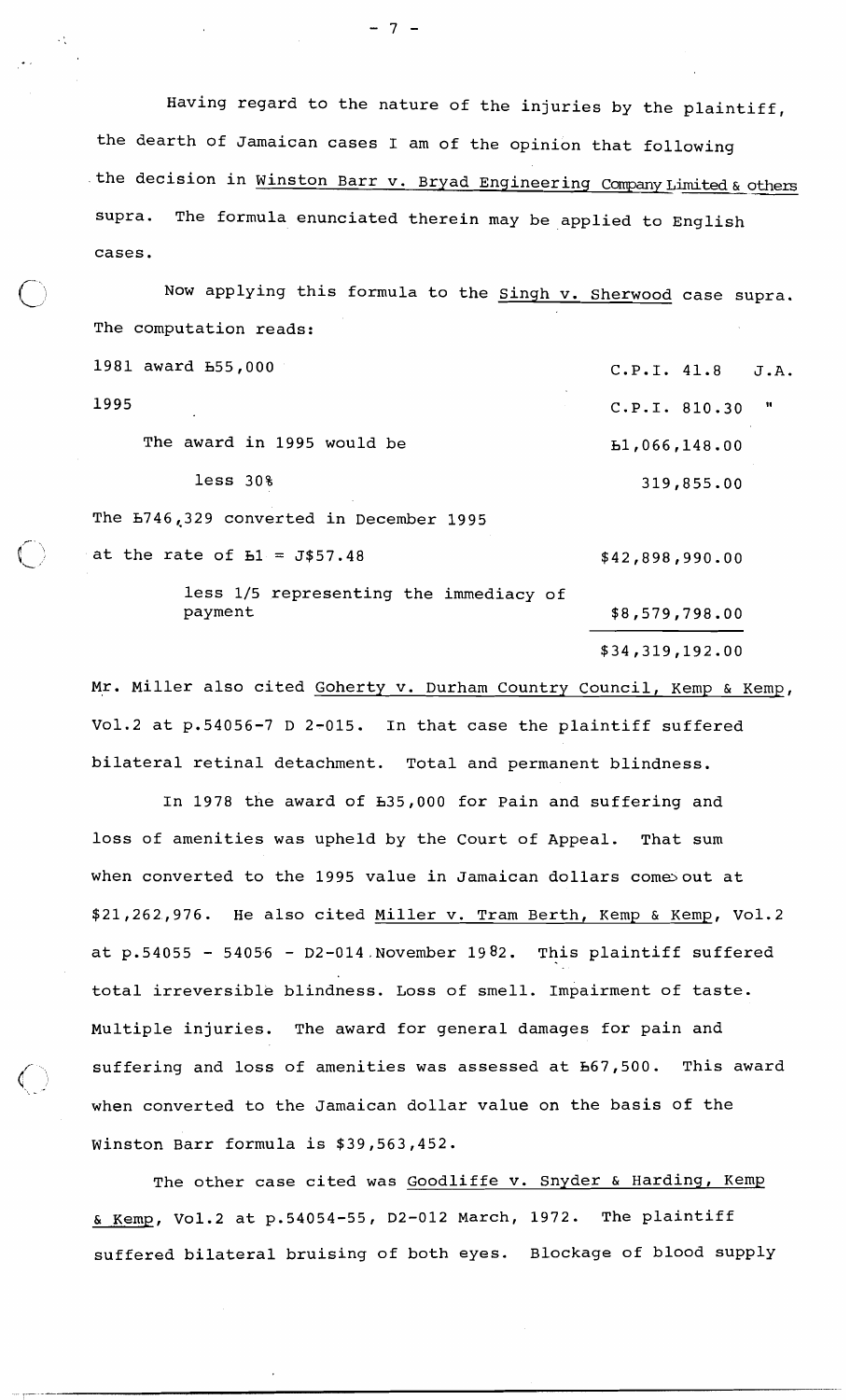to right eye causing complete blindness and partial blindness to left eye causing practical blindness. In March 1972 **b20,000** were awarded for general damages for pain and suffering and loss of amenity. When converted to Jamaican dollar on the formula already enunciated, the sum is \$41,732,136. It will be readily appreciated that where total blindness is experienced the awards range from \$21M to almost twice that amount viz \$41M. Jamaican dollars on the conversion from English award.

There is evidence of other injuries to the plaintiff. In Dr. Warren Blake's report admitted in evidence as Exhibit 1, he stated that both lower limbs were injured. Bilateral steinman pins were inserted and skeletal traction applied.

It is to be remembered that the accident occurred on March 9, 1990 and on that day the,plaintiff was hospitalised. The lower limbs did not permit full weight bearing until approximately mid October 1990. Even with the return to full weight bearing the plaintiff was left with deformity in his left hip. He had a left-foot drop and wore special shoes and a splint on left ankle.

Mr. Miller in an attempt to fortify his submissions in repect of an award of damages for the plaintiff's other injuries cited three unreported Jamaican cases. Two from Khan's Personal Injuries cases Vo1.3 and the other from Harrison's Casenote, Issue 2. In Campbell v. Allen, C.L. 1987/C81, Khan, Vo1.3 p.5 - 7. The plaintiff suffered a 20% P.P.D in each leg. General damages (pain and suffering and Loss of amenities) were assessed at \$297,250 on 29th September, 1989. At that time the C.P.1 was 121.5 converting that sum to the December 1995 C.P.I of 810.30 the result is \$1,991,575. In the case of Harris,  $v.$  McKenley, C.L. 1981/H.947. Khan Vo1.3 p.8 - 9. The plaintiff suffered injuries which left him with a 10 - 15% P.P.D of the right lower limb and a 20 - 25% P.P.D of the left lower limb. On 15th March, 1989 General damages of

- 8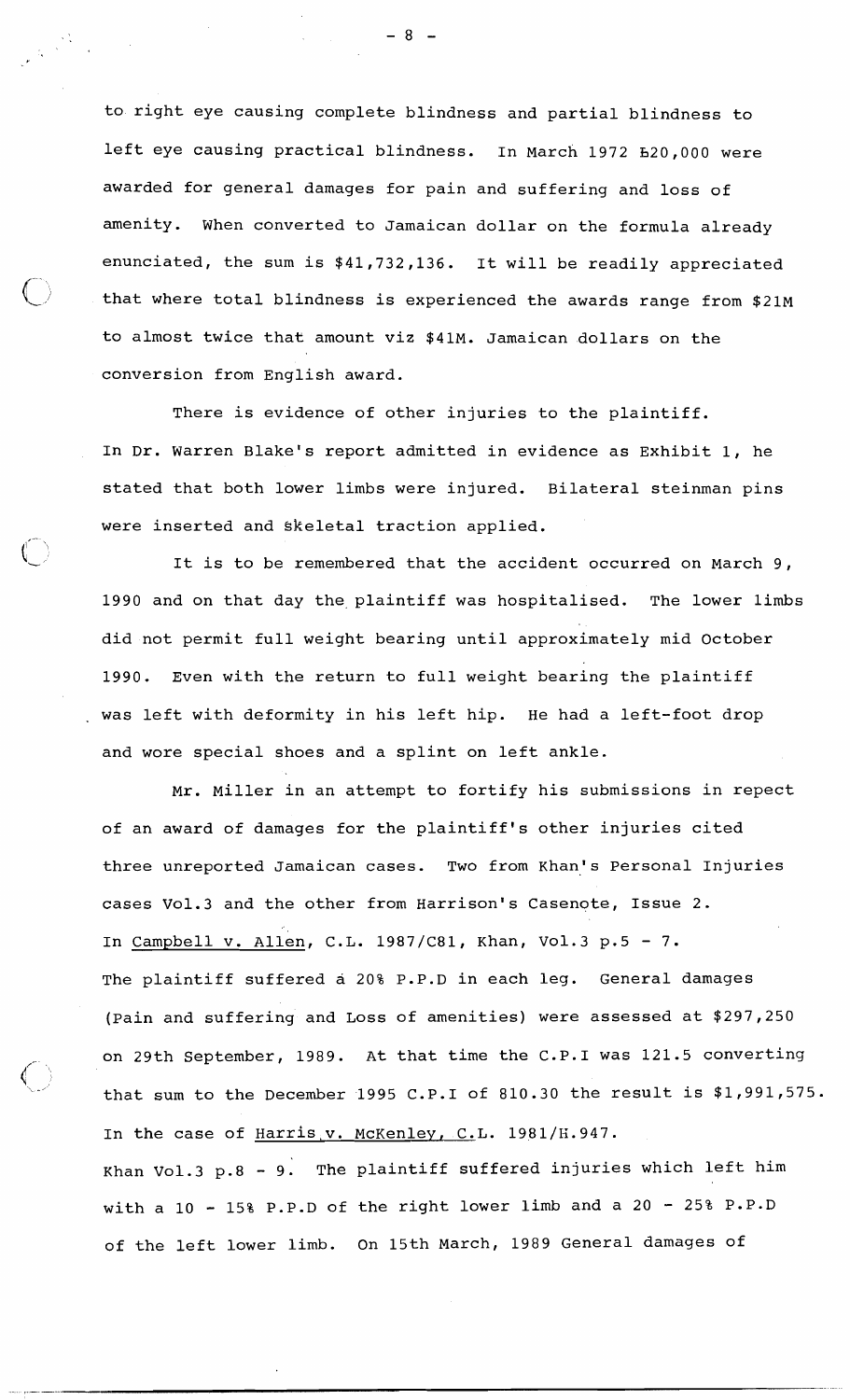\$280,000.00 was awarded. The C.P.I. was 112 then. When converted at December 1995 to the C.P.1 of 810.30 that award would now be \$2,016,000.00.

In the 3rd case of Dixonv. Jamaica Telephone Company Limited C.L. 1987/D150, p.30 Harrison's Casenote Issue 2. **A** 9 year old plaintiff was awarded \$360,000 as general damages

for pain, suffering and loss of amenities. That plaintiff suffered compound fracture of the right and left femur. That award was made on March 11, 1991 when the C.P.I. was 172.9. That award when converted in December 1995 would be \$1,656,000.

Perhaps for the purpose of assessing damages which may be awarded in respect of the injuries other than those for total blindness. The case of Dixon v. Jamaica Telephone Company Limited supra,is not that helpful. For one the age of the plaintiff in this case is far greater than that in Dixon's case.

,-

Mrs. Hudson-Phillips took no objection to the principle of using awards for similar kind of injuries in a foreign jurisdiction. She was however of the view that such awards should be calculated by using the English Consumer Price Index instead of the Jamaican Consumer Price Index to arrive at the updated awards. It would be then necessary to discount such updated award while at the same time bearing in mind the difference in the English and Jamaican economies.

The majority of the Court of Appeal in Winston Barr's case supra, scaled down the updated award arrived at after using the Jamaican C.P.I. by 30% for contingencies. The question which comes quite readily to mind is by what percentage should an English award be scaled down when awarding damages to a Jamaican plaintiff? Should a trial Judge regard the 30% by which the award was scaled down as fixed? (as Mr. Miller said).

No evidence was adduced to show the difference between the Jamaican and English ecomomies. The object of an award for damages is to give the injured party a sum of money which will put him in the same position as he would have been in if he had not been injured.

 $-9 -$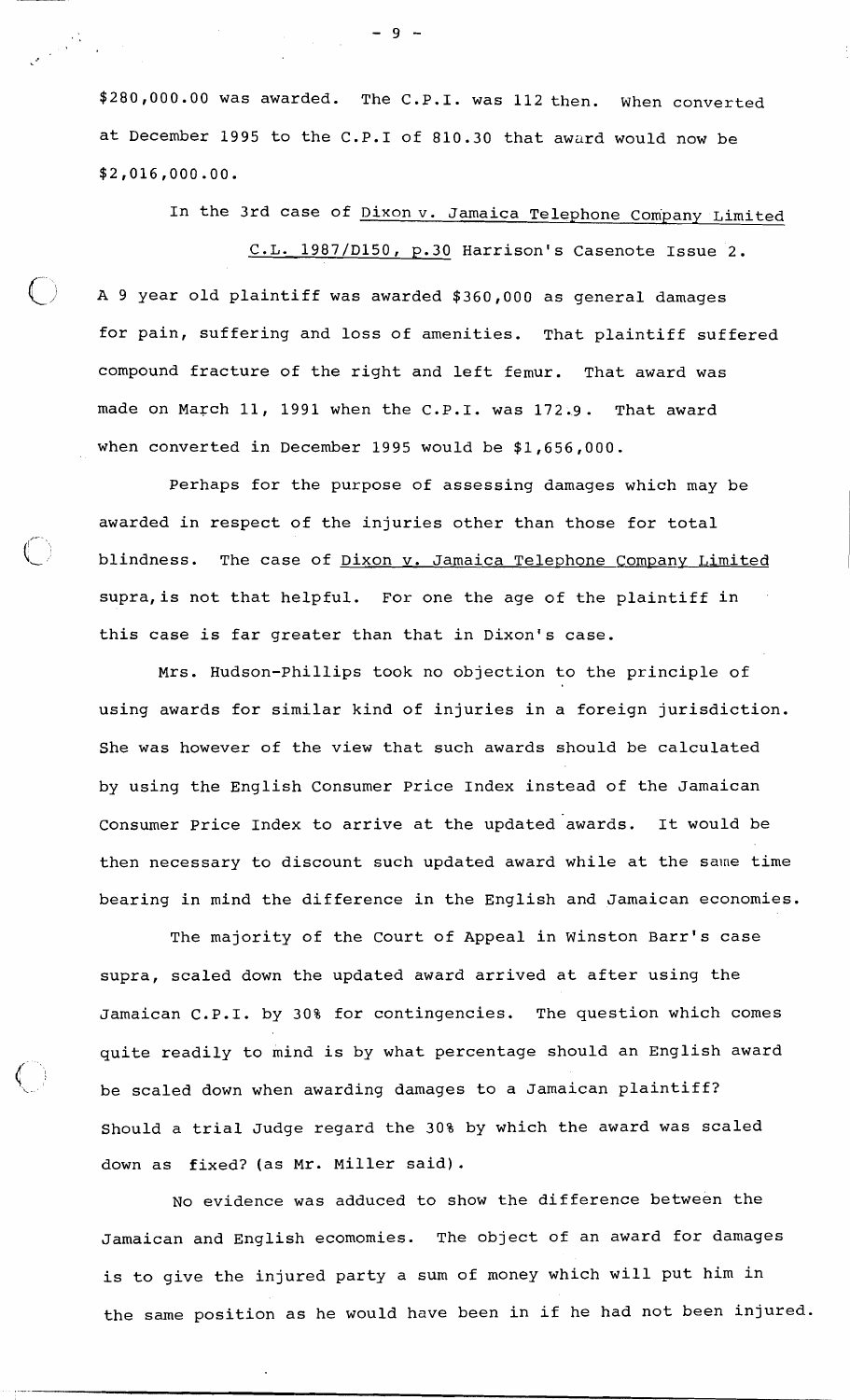\. - .

The great difficulty experienced in assessing claims for general damages was fully expressed by the Court of Appeal in United Dairy Farmers v. Goulbourne (unreported) S.C.C.A 65/81 dated January 27, 1984, where Carberry, J.A. said:

> "In making awards the Courts do their best to measure the incomprehensible or the immeasurable (e.g. pain and suffering or loss of amenities) but there is a stage at which this ends and sheer speculation begins."

In considering the general damages, the award will take into account his loss of amenities. There is evidence which shows that the plaintiff played dominoes, watched cricket matches at the Senior Cup and Test levels. He loved to dance and swim very often. His injuries have deprived him of nearly all these pleasant and enjoyable features of life.

Having regard to the evidence, and the cases cited together with submissions of Counsel particularly those of Counsel for the plaintiff I think that a reasonable award for general damages (i.e. pain and suffering and loss of amenities) would be  $$8,000,000$ .

The plaintiff's claims Special Damages under the following heads were agreed:

| Private nursing               | \$11,050.00 |
|-------------------------------|-------------|
| Physiotherapy                 | 3,825.00    |
| Prosthesis                    | 7,000.00    |
| Doctor's visits               | 200.00      |
| Medication                    | 1,500.00    |
| Therapy kit                   | 2,500.00    |
| Rental of Walker              | 140.00      |
| Travelling to clinic & Doctor | 500.00      |
| Wheel chair                   | 4,500.00    |
|                               | \$31,215.00 |

The particular of Special Damages were amended to include the following:-

| Splint US\$500.00 @ US\$1 = \$40 JA.   | \$20,000.00 |
|----------------------------------------|-------------|
| $Shoes$ $US$500.00$                    | \$20.000.00 |
| Gym fees for 3 years $@  $5,500  p.a.$ | 16,500.00   |

 $-10 -$